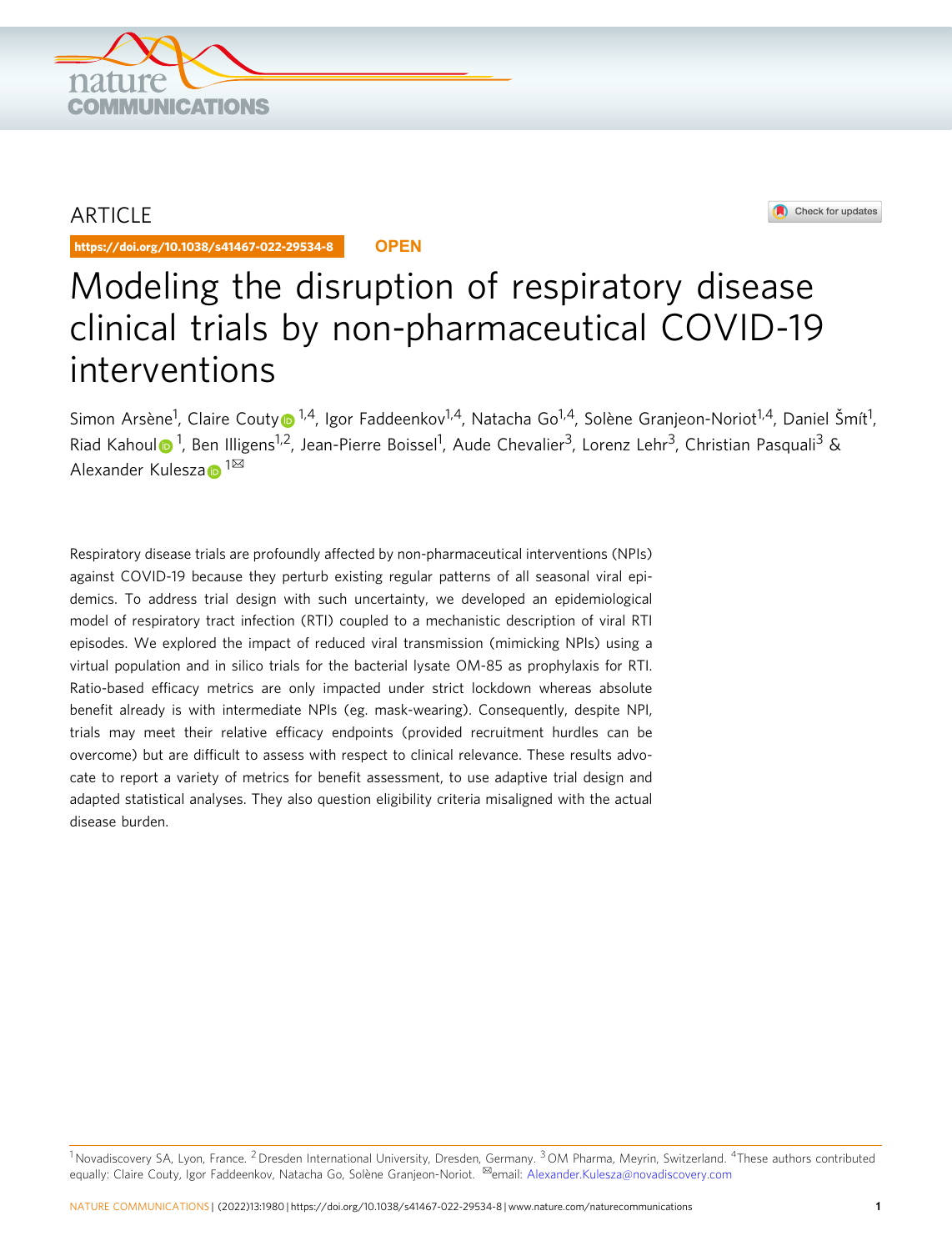<span id="page-1-0"></span>The COVID-19 pandemic and consecutive response measures<br>to contain the spread of SARS-CoV-2 in the form of non-<br>pharmaceutical interventions (NPIs) have changed not only<br>negative life in the process of drugbing uncomposed to contain the spread of SARS-CoV-2 in the form of nonpharmaceutical interventions (NPIs) have changed not only people's life and health<sup>1</sup> but also the process of developing vaccines and potential treatments<sup>2</sup>. This has led to a rapid pursue of different immunization strategies against the virus $3,4$  $3,4$  $3,4$ , a surge of drug repurposing and the screening of new treatment candidates<sup>[5](#page-8-0),[6](#page-8-0)</sup>.

Clinical development in non-COVID-19 disease areas, however, has been substantially impaired<sup>7</sup>. Due to the high number of COVID-19 cases during the pandemic in 2020, trial initiation dropped by up to 30% in the USA $\delta$ . During the first wave of the pandemic, more than 1000 trials were stopped as a consequence<sup>9</sup>. Social distancing and quarantine measures have negatively affected patients' participation in clinical trials. The surge in hospitalizations of COVID-19 patients also affected personnel's capacity to conduct trials<sup>[10](#page-8-0)</sup> and has led to incomplete or delayed data collection in ongoing trials with foreseeable difficulties for patient enrollment and follow-up in upcoming trials. Trialists expect that the collateral impact of COVID-19 on clinical trials will persist for several years<sup>[11](#page-8-0)</sup>, given that intermittent containment measures are possible beyond the year  $2025^{12}$ .

This is especially critical for trials investigating diseases of the pulmonary system. About 10% of all trials conducted in Europe in pre-COVID-19 times were on respiratory diseases<sup>[13,14](#page-8-0)</sup>. Due to COVID-19 containment measures that intend to attenuate SARS-CoV-2 transmission, respiratory disease transmission is altered at the population scale, and/or there might be under-reporting of respiratory diseases to healthcare services (see a recent systematic review by Alqahtani et al.<sup>15</sup>). Recent reports show that seasonal dynamics of common respiratory tract infections (RTIs) have almost vanished during the COVID-19 pandemic $16-19$ . In England, overall fewer cases of common cold, flu, and bronchitis have been reported during the lockdown<sup>20</sup>. Detection bias due to reduced testing is not a significant confounder as several sources worldwide<sup>21-[23](#page-8-0)</sup> reported a sharp decline in the number of RTIs relative to the number of tests. Hospitalization for acute bronchiolitis in children <1 year old saw a significant reduction, on the order of 70–90%, comparing 2020 with earlier years $^{24}$ . For chronic obstructive pulmonary disease (COPD, often triggered by viral infections), healthcare professionals in Europe have reported fewer cases in community and acute hospital setting[s25](#page-8-0),[26,](#page-8-0) and a decline in asthma exacerbations has been reported as well<sup>27</sup>. While this decline may be regarded as a positive side-effect of the pandemic, it is only temporary, and rebounding of the respiratory disease burden can happen<sup>28,29</sup>. At the same time, respiratory disease prophylaxis and trials across the world are strongly affected by these drastic changes because the design of clinical trials is usually conceived from pre-pandemic settings, e.g., the sample size calculation and the choice of endpoints and eligibility are based on historical interventional and observational studies and do not mirror the current pandemic situation. Therefore, clinical trial feasibility in respiratory diseases remains an open question in the medium term.

Modeling and simulation might be an approach to address the lack in representativity of historical data if forecasts of disease transmission can be joined with clinical trial simulation. For example, simulated clinical trials have provided the means to test a multitude of design choices $30-33$  $30-33$  $30-33$  and became a field gaining attraction throughout regulatory agencies  $34$ . The COVID-19



Fig. 1 Multi-scale in silico approach to incorporate within-host and between-host respiratory tract infection (RTI) model as well as a treatment model with bacterial lysate OM-85. The model is used to assess feasibility of clinical trials in prophylaxis of RTIs during COVID-19 pandemic. The transmission of the major respiratory pathogens respiratory syncytial virus (RSV), rhinovirus, and influenza type A and B viruses is given by a seasonal susceptible, infected, recovered, and again susceptible (SIRS) model (between-host model). This model is interfaced to a within-host immunology model via a time-dependent instantaneous prevalence of infection triggering or not viral exposure at randomly chosen time points. Individual patients are identified by their age and an immuno-competence meta-parameter impacting the immune response from which infections are included or omitted from the cumulative number of infections depending on viremia. To prevent RTIs, virtual patients are treated with the bacterial lysate OM-85, which acts through a pro-type I immunomodulation mechanism of action and which is described by a physiologically based pharmacokinetics (PBPK) and pharmacodynamics (PD) treatment model with downstream effects in the immunological model. The impact of COVID-19 associated non-pharmaceutical interventions (NPIs) are simulated by scaling of the transmission term in the between-host part of the model. Figure created with BioRender.com.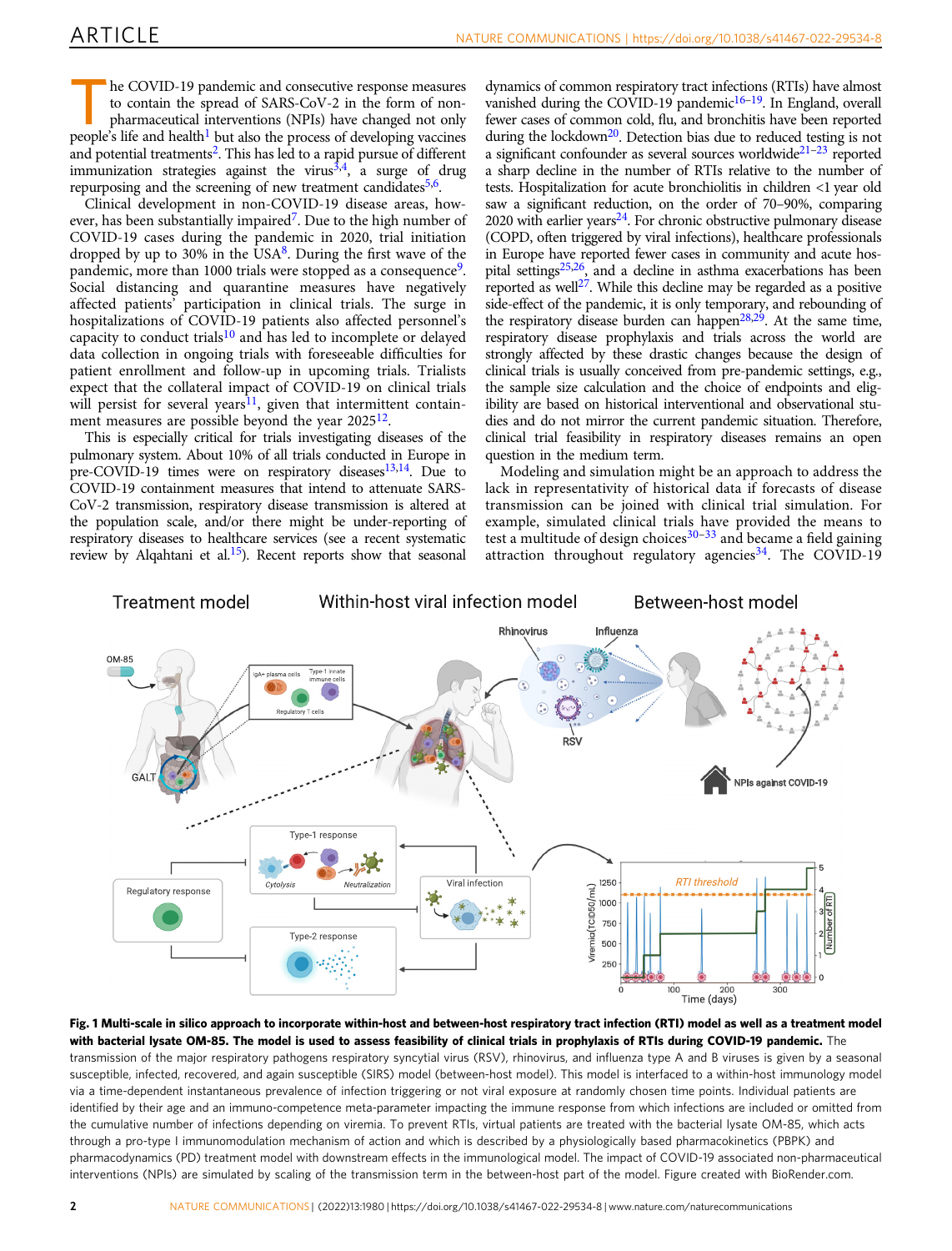

Fig. 2 Between-host model based on susceptible, infected, recovered, and again susceptible (SIRS) framework allows to reproduce respiratory tract infection (RTI) incidence during non-pharmaceutical interventions (NPIs) to mitigate COVID-19 pandemic. a Schematic of implemented SIRS model where NPI can be modeled by a decrease of the transmission rate. **b** Comparison of model predictions (dashed lines) and data (solid lines) from Royal College of General Practitioners (RCGP)<sup>[41](#page-8-0)</sup> for RTI weekly incidence (per 100,000 all ages) for the 5 years average (green) and 2020 (orange). Lockdown was started on the 23th of March 2020 in the UK. This date was used to implement the lockdown in the simulations with a decrease of 17.5% of the transmission rate.

pandemic has already transformed the modeling and simulation community. For example, governments rely on mathematical often epidemiological between-host viral transmission—models to predict the evolution of the pandemic and to take evidencebased decisions<sup>35</sup>. On the other hand, viral kinetic modeling, focusing on the patient immunology and viral infection resolution, can be used to accelerate drug development<sup>36</sup>. As men-tioned in a recent review by Karr et al.<sup>[37](#page-8-0)</sup>, multi-scale within-host modeling is common, but there are much fewer models that interface within-host models with between-host models because the within-host granularity risks getting lost when integrating to a higher scale. In particular, to our knowledge, there is currently no available modeling approach that can simulate RTI prophylaxis trials under COVID-19 pandemic conditions and, that could serve to better inform respiratory disease trial design and clinical development decisions. Based on the applicability of viral kinetic models on the population and individual scale (i.e., immunology) for a broad variety of viruses, we hypothesized that a mechanistic model as schematized in Fig. [1](#page-1-0) could be used for in silico RTI prophylaxis trial simulation and to forecast trial feasibility. After matching known viral disease burden seasonality, intra- and inter-patient variability in RTI resolution and efficacy data, we built a mechanistic model and simulated placebocontrolled in silico trials in 1–5-year-old pediatric patients with recurrent RTIs (RRTI) treated with an immunomodulating bacterial lysate under four different hypotheses of NPI intensities and assessed efficacy and benefit metrics as a function of NPI intensity. We chose the example of OM-85, which is a well characterized (Yin et al. $38$ ) member of a series of bacterial lysates containing medicinal products for respiratory conditions that have been used in over 120 million patients but need to soon provide new clinical efficacy data in view of an EU referral procedure<sup>[39](#page-8-0)</sup> and explored clinical interpretation, power, sample size and recruitment considerations as aspects of trial feasibility. From the simulations, we conclude on COVID-19 pandemicrelated risk mitigation strategies for confirmatory trials concerning this entire class of products and RTI prophylaxis trials in general.

#### Results

Effect of NPIs on RTI disease burden. Our epidemiological model is based on a compartmental approach describing susceptible, infected, recovered, and again susceptible (SIRS) individuals and explicitly describes transmission, recovery, and immunity loss rates (Fig. 2a, Methods). We calibrated this model in a parallel manner for the main respiratory viruses (Supplementary Fig. 4, note that the vast majority of RTI are considered to be of viral origin $40$ ). As representative comparator and validation of the prior virus-specific infection dynamics calibration, we used the 5-year average and the 2019–2020 upper and lower RTI (URTI and LRTI) incidence from the communicable and respiratory disease report 2019–2020 published in the UK by the Royal College of General Practitioners (RCGP)<sup>[41](#page-8-0)</sup> (points and full lines in Fig. 2b). To model NPI, starting at week 12 in 2020, we decreased the scaling factor of the viral transmission rate  $(b_0, b_1)$ Supplementary Methods: Between-host SIRS model) by 17.5% to reproduce the difference between the unperturbed 5-year average and the perturbed 2019–2020 URTI and LRTI incidence with the lockdown. Results of the simulations are displayed as dashed lines in Fig. 2b. Simulations and data show a similar strong decline of the disease incidence with the beginning of the lockdown in the UK during March 2020 (week  $10-14$ )<sup>42</sup> while the 2019-2020 disease burden closely follows the 5-year average (as reported in Iacobucci et al. $20$ ). With the adjusted transmission rate and otherwise unchanged parameters, the root mean square deviation (RMSD) for the weekly incidence per 100,000 of the simulation vs. data are 82 and 96 (unperturbed simulation vs. 5-year average data and perturbed simulation vs. 2019–2020, data, respectively), which is smaller than the variability within the observed data before lockdown (RMSD of 102 for the 5-year average vs. 2019–2020 data for the time points considered). Furthermore, reproduction of RTI incidence broken down into URTIs and LRTIs (Supplementary Fig. 1) shows convincing capability to describe the effect of transmission perturbation on RTIs. Supported by this agreement, we applied this epidemiological model to modulate the instantaneous hazard of exposure to RTI-causing viruses in our in silico trials with four different NPI scenarios.

Effect of NPIs on efficacy of RTI prophylaxis. To represent the effect of different NPI scenarios for a 2-year clinical trial (where the first year is the selection period and the second year is the intervention period), we defined scenarios where the transmission rate is decreased by 5%, 15%, and 25% during the second year (Fig. [3a](#page-3-0)). As a result, the selection year is unaffected by NPIs, and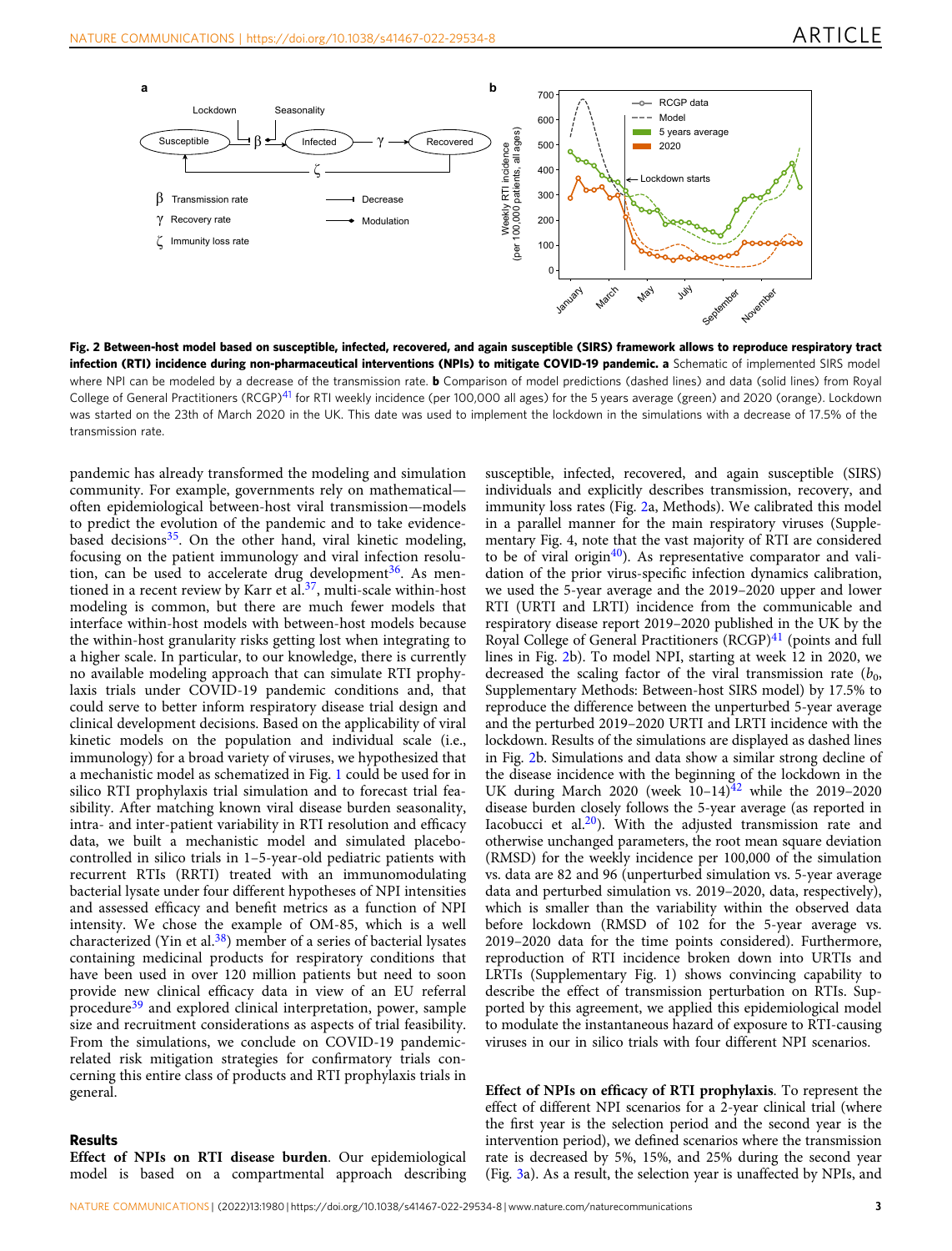<span id="page-3-0"></span>

Fig. 3 Results of in silico clinical trials in prophylaxis of respiratory tract infections (RTIs) with four scenarios of non-pharmaceutical interventions (NPIs) against COVID-19 pandemic with increasing strength (absent - dark purple, mild - light purple, medium - light red, and strong - yellow) modeled by a decrease of the transmission rate parameter (no reduction, -5%, -15% and -25%, respectively). For all scenarios, the simulations are run for 2 years. Year 1 is the selection year during which patients are screened and possibly included in an in silico trial. There is no NPI during year 1. The NPIs are started at the beginning of year 2 as well as the treatment (ten daily administrations of 3.5 mg of OM-85 from the beginning of the month for 3 consecutive months). RTIs are counted for the complete duration of year 2. a Weekly incidence of RTIs per 100,000 is plotted for 2 years of simulations for the four NPI scenarios. **b** Distribution (interquartile range, IOR) of absolute benefit (number of prevented RTIs in year 2) is plotted for the four NPI scenarios. Absolute benefit can be interpreted as the number of prevented RTIs in year 2 when comparing the treated and the control group. c Distribution (IQR) of event RTI rate ratio (ERR, treated over control group) is plotted for the four NPI scenarios. d Effect Model plot for the four NPI scenarios. Each in silico clinical trial is plotted (symbols) with the number of RTIs in the control group as x-coordinate and the number of RTIs in the treated group as y coordinate. The region of clinically relevant efficacy is indicated in orange. It is defined by at least 1 prevented RTI in absolute benefit (dashed-dotted line), at least 20% reduction in number of RTIs (solid line) and at least 3 RTIs in the control group. **e** Distribution (IQR) of sample sizes per arm required to show efficacy of OM-85 treatment in reducing number of RTIs for the four NPI scenarios. **f** Distribution (IQR) of estimated patient screening times under the four NPI scenarios by assuming a hypothetical screening rate of 1000 patients per year and by taking year 2 as the selection year (without treatment). Sensitivity of these results to mechanistic uncertainty is reported in Supplementary Fig. 14.

the intervention period overlaps with the NPIs. We quantified the effect of NPIs on the efficacy of RTI prophylaxis by running in silico clinical trials using our mechanistic model applied to the oral immunomodulator OM-85 in a pediatric population suffering from recurrent RTIs. For assessing the efficacy of a prophylactic treatment absolute and relative metrics have been suggested $43,44$ and therefore, we report model predictions for these metrics (Fig. 3, Methods): absolute benefit (AB, difference between rate of RTI in both groups, Fig. 3b), event rate ratio (ERR, ratio of RTI rates between both groups, Fig. 3c), and two-dimensional analysis of rates of RTIs in treated vs. untreated patients (Effect Model, Methods: Efficacy analysis, Fig. 3d). We define here the RTI rate as the number of RTIs counted during the 12-month follow-up period (year 2 of the trial): Rt for the treated group and Rc for the control group. Note that Rt may also refer to the (time-varying) reproduction number of an epidemic, but we refer to the rate (or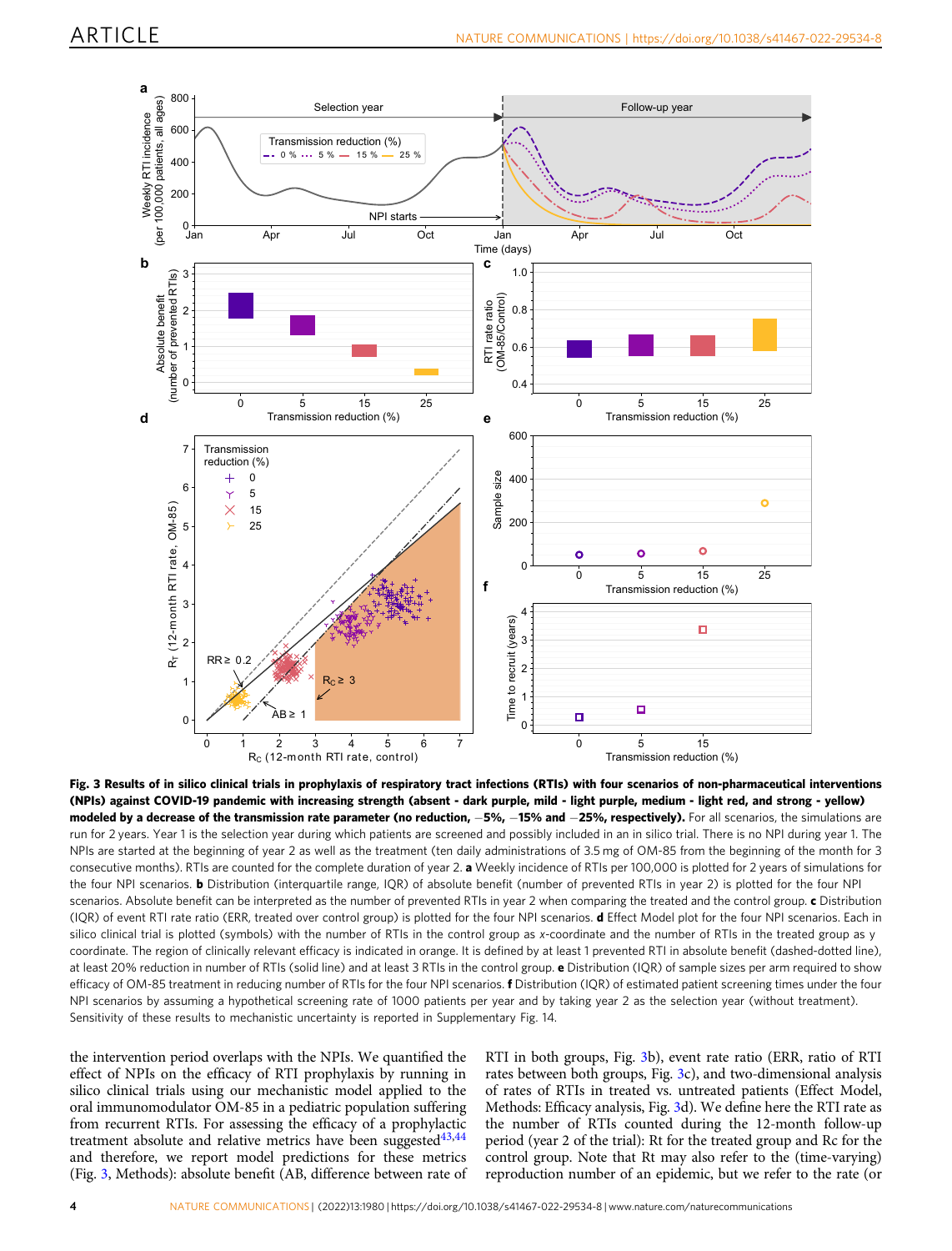risk) of a specific event, here an RTI, in line with earlier work using the Effect Model methodology<sup>45,46</sup>. Additionally, we report an extended range of model predictions obtained with alternative hypotheses on key mechanisms in Supplementary Fig. 14.

To harmonize the interpretation of different efficacy metrics (see e.g., Tripepi et al.<sup>43</sup>), we compared the RTI rates in the treated group (Rt) vs. RTI rates in the control group (Rc) directly in a two-dimensional analysis (Effect Model, [3](#page-3-0)d). Because Rc is often used to define the risk for RTI, this analysis characterizes the efficacy as a function of the risk.

The absolute benefit  $(AB = Rc-Rt)$  of OM-85 decreases in parallel to the reduction of the transmission rate: no reduction of the transmission rate: 1.78–2.48, 5% reduction: 1.30–1.86, 15% reduction: 0.72–1.06, and 25% reduction: 0.19–0.38 prevented RTI episodes. Assuming that an AB of 1 prevented RTI episode per year would be clinically relevant in a given context (see Discussion), only NPI-induced transmission rate reduction <15% fulfills this criterion.

The event rate ratio ( $ERR = Rt/RC$ ) quantifies efficacy based on event rates in the treated group relative to the control group. It is a common metric for performing statistical hypothesis testing with negative binomially distributed count data and may also be used for sample size estimations. We find that the ERR does not vary considerably in all but the strongest NPI scenario (no reduction of the transmission rate: 0.54–0.64, 5% reduction: 0.55–0.67, 15% reduction: 0.55–0.66 and 25% reduction: 0.58–0.75, Fig. [3](#page-3-0)c). In consequence, all analyses based on the ERR (i.e., sample size estimations or post-hoc power analyses) are expected to be only affected under strong NPI (e.g., strict lockdown).

In all scenarios with nonzero NPI-induced viral transmission rate reduction in year 2, virtual patients experienced fewer RTIs than in year 1 (≥5; required by eligibility criterion, no lockdown in year 1). A transmission rate reduction by 5% showed a reduction of 1.1 RTIs on average (control group RTI rates are 4.0 vs. 5.1 with 5% reduction,  $p < 0.001$ , two-tailed Student's t-test). Transmission rate reduction by 15% and 25% showed a reduction of RTI rates of 2.8 and 4.3 RTIs with respect to the non-perturbed scenario (control group RTI rates are 2.3 and 0.8 vs. 5.1 with 0% reduction, both  $p$ -values are <0.001).

We then re-analyzed the efficacy distributions after the 12 month follow-up during the perturbed year 2 in relation to thresholds or for assumed clinical relevance (AB and Rc) and statistical significance of the trial (ERR) directly in the  $x-y$  plane of Fig. [3](#page-3-0)d. We indicate a region matching three conditions (orange area in Fig. [3d](#page-3-0), lower right quadrant): (i) recurrent RTIs (RRTIs) with >3 RTIs per year (in real-life RRTIs are often defined as more than 3 RTI episodes in the previous year and clinical benefit is considered to prevent the recurrence of RTI) as well as (ii) an absolute benefit of at least 1 RTI per year under which significant clinical benefit becomes less evident to demonstrate for such products $39$  and (iii) a rate reduction of 20% in RTI rate which is a typical hypothesis for confirmatory trial design efficacy (that can be demonstrated with reasonable sample size and be clinically relevant). The percentage of in silico clinical trials complying with all three criteria is 94.0%, 0.0%, and 0.0% for the mild, medium, and strong NPI scenarios, respectively compared to 99.0% when no NPI is applied. We thus regard trials conducted as feasible when viral transmission rates are reduced by 5% but not >15%, even though they may still meet their endpoints (given that patient selection is not impaired in our simulation scenario, Fig. [3a](#page-3-0)).

Effect of NPI scenario on recruitment. We gauged recruitment issues for RTI prophylaxis trials with estimations of the sample size estimated for a hypothesized efficacy in a given at-risk population (as a function of NPI strength) and needed power along with a more practical time-to-recruit consideration for given eligibility criteria (Fig. [3](#page-3-0)e, f).

The sample size estimations commonly used in RTI prophylaxis trial designs are based on ERR, assuming that RTI count data are negative binomially distributed. We have therefore used a sample size estimation algorithm (Methods) using the ERR (and negative binomial dispersion coefficient) obtained from Rc and Rt distributions in our in silico trials for a significance level of  $\alpha = 0.025$ . Our sample size estimations as a function of NPI strength closely follow the trend of the ERR itself (no reduction of the transmission rate: 50, 5% reduction: 56, 15% reduction: 68, and 25% reduction: 288, Fig. [3](#page-3-0)e). Except for strong NPI, those estimates are in line with the unperturbed scenario (NPI does not affect patient selection in this example). Note that empirical power at fixed sample size of 50 patients per arm also follows this trend (no reduction of the transmission rate: 0.86, 5% reduction: 0.86, 15% reduction: 0.76, and 25% reduction: 0.34).

We estimated the time required to recruit the estimated sample sizes (Fig. [3e](#page-3-0)) if NPIs were started at the beginning of year 1 and by assuming a constant hypothetical screening rate of 1000 patients per year. Year 1 is the selection year during which patients are screened and possibly included in an in silico trial. NPIs introduced during this period could perturb the selection process. A slight reduction of the transmission rate—as small as 5%—increases the time to recruit by about 50% from 0.28 years to 0.55 years. The medium and strongest NPI scenarios (15% and 25% transmission rate reduction, respectively) lead to infeasible recruitment times (3 years and 288 years, respectively).

#### **Discussion**

The central aspect of this work is to determine, rationalize and interpret the possible changes induced by lockdown and other non-pharmaceutical interventions (NPIs) for pandemic containment on respiratory disease trials with emphasis on RTI prophylaxis. A clinical trial has two general objectives: first, to demonstrate non-zero efficacy of the interventional strategy, a binary question with a binary answer given by a statistical test; second, to estimate the size of the clinical benefit for benefit-risk assessment. Well-designed trials fulfill both objectives through characterizing the efficacy with a quantitative measure. Not always, however, are common efficacy measures equally suitable for statistical testing and estimation of the clinical effect size. In recurrent RTIs, the event rate ratio (ERR) is often used for statistical hypothesis testing as this measure applies to negative binomially distributed count data<sup>[47](#page-8-0),[48](#page-8-0)</sup>. Nevertheless, a measured treatment efficacy that is relative to the control group event rate is at-risk of incompletely representing the clinical benefit in case of low event rate—as in times of NPIs to mitigate the COVID-19 pandemic. We, therefore, ran in silico clinical trials (based on the SIRS model, the within-host immunological model of RTI in an individual patient, virtual population, and a simulation protocol resembling pediatric OM-85 trials) reproducing existing clinical efficacy data of OM-85 in a pediatric population suffering from RRTIs. To balance the interpretation for statistical significance versus clinical benefit considerations of these in silico trials, we applied different efficacy metrics (AB and ERR) and reconciled them in a two-dimensional analysis of treated vs. untreated rates (termed Effect Model, see Methods).

Sample size estimation is of crucial importance for planning clinical trials. For this, hypotheses on expected efficacy and chosen statistical power to detect it are needed and these may have to be adapted to the current pandemic context. Second, it is important to consider how much the efficacy in a trial can differ from an efficacy hypothesis used for the planning, especially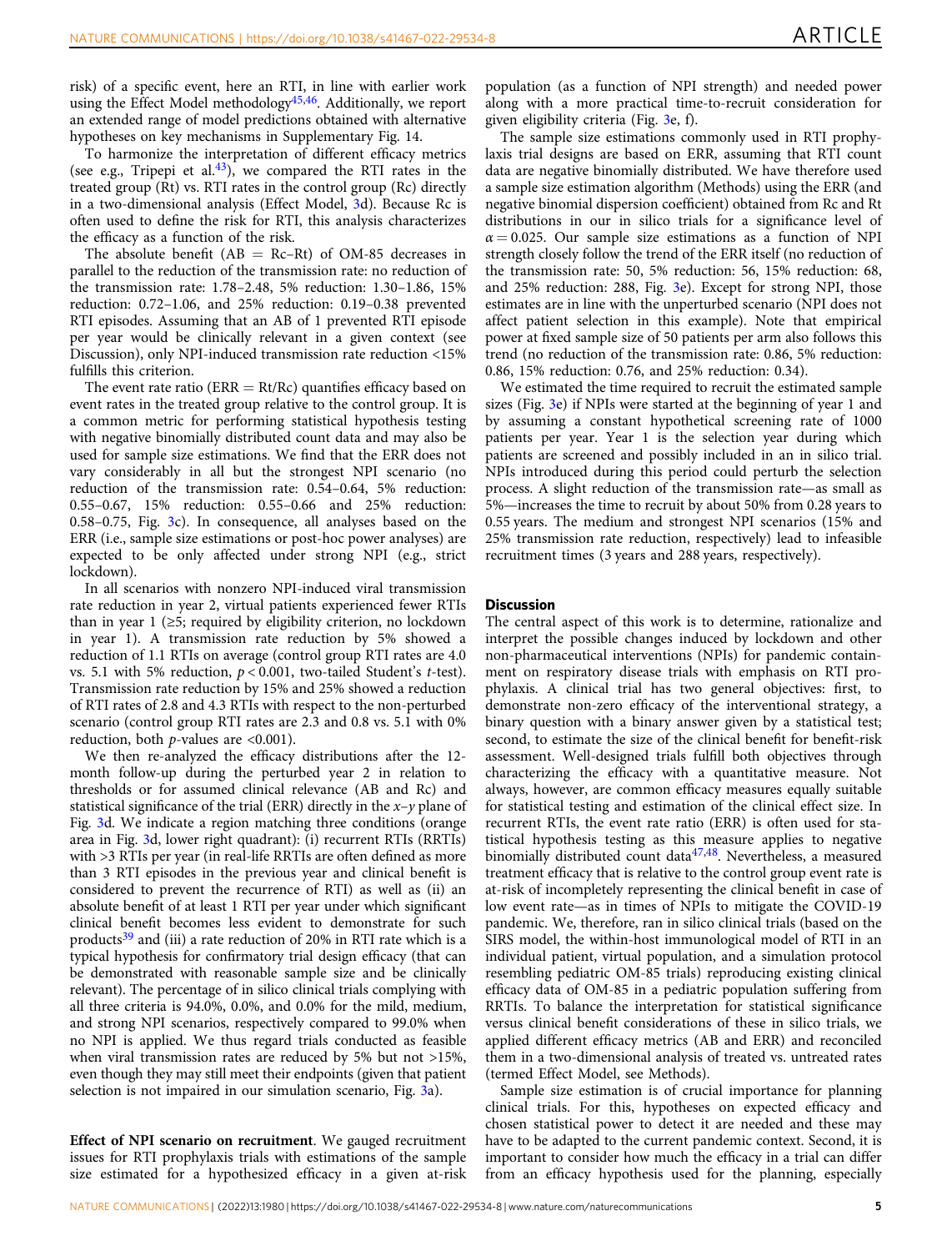when perturbations arise after the trial has been planned or when sample size estimates based on historical data need to be used. Here, the post-hoc power obtained from the statistical analysis of the trial outcome might be perturbed under NPI. The analysis of the NPI-dependent efficacy of OM-85 for RTI prophylaxis revealed that the ERR remains unchanged over a broad range of NPI scenarios. Because ERR is used for statistical testing and sample size calculations, both the estimated sample size and the post-hoc power, are not substantially affected unless strong NPIs, such as strict lockdown, are applied. In such case, however, the post-hoc power of trials may be reduced for a given sample size and consequently trialists should consider an adapted efficacy scenario for obtaining more realistic estimates.

The situation is different for metrics of the clinical benefit, which assess the benefit-risk ratio. Depending on the exact context and affected population, the definition of clinical relevance may vary. For example, prophylaxis of few LRTI episodes in neonates (often associated with inception of asthma) will be clinically relevant compared to prophylaxis of a much higher number of URTIs needed for clinical relevance in pre-school children, reflecting the different effect on patients' lives and/or long-term consequences. First, children frequently suffer from RTIs (especially URTIs) and 3 RTI episodes per year can be considered a normal physiological behavior $49$ . Thus, prevention of recurrence (>3) of RTIs (of which most are URTIs) appears to be clinically relevant. however, our analysis has shown that under medium and strong NPI, the annual control group RTI rate is already <3, even though it was fulfilling the definition of recurrence in the unperturbed year of patient enrollment. Second, there might be a threshold for the number of prevented events for an individual (or at the population scale), which becomes relevant from a clinical or health economic standpoint. One may assume that e.g., one prevented URTI could be regarded as relevant, but we could not identify any guidance on that topic. Here again, we found that trials under medium and strong NPI scenarios do not fulfill our criterion of AB >1 prevented RTI that could be indicative of a true clinical benefit.

The Effect Model methodology<sup>[45](#page-8-0),[46](#page-8-0)</sup>, which may be obtained from meta-analyzing existing clinical data or simulation, is a tool to rationalize control vs. treated group event rates directly. Consequently, both clinically meaningful and statistically demonstrable efficacy can be indicated in one analysis. In the optimal setting, the metrics used to demonstrate the efficacy with a statistical test goes hand in hand with the size of the effect relevant for the benefit-risk assessment. This predictivity, however, seems to be weak under pandemic conditions given the ascertained dichotomy of NPI on AB and ERR. Under the medium NPI scenario, a substantial portion of trials with positive primary endpoint evaluation could be challenged for clinical relevance of the results and, in fact, clinical benefit-related metrics seem to be the most restrictive criteria when used to assess trial feasibility a priori. We concluded from this analysis that clinical studies need to anticipate potentially weak representativity of traditional or practical endpoints for benefit-risk assessment and that either more relevant endpoints need to be chosen or feasibility studies (including computational studies such as trial simulation) should be conducted for potential trial design adjustments.

Our simulation setup for this analysis (year 1: patient selection, year 2: treatment and follow-up period) reflects RTI prophylaxis trials whose conduction takes place during the current pandemic. Therefore, we concluded that the benefit-risk assessment of these trials should account for the currently reduced disease burden, and that supporting data (such as observational studies and models) should be used to demonstrate that a low number of prevented episodes under pandemic conditions does not

necessarily mean that under normal conditions equally few episodes will be prevented.

Recruitment issues are probably the earliest and a very important indicator for difficulties to conduct clinical trials in the current COVID-19 pandemic era. For respiratory disease trials, such issues may be notably due to large sample size estimates and fewer eligible patients. NPI introduced during the follow-up period, but not during the observation period, merely scales the number of prevented events in year 2 for an already recruited population (NPI not present in year 1). Therefore, the included at-risk population (nor their immunological characteristics) are not altered in such scenarios as compared to the non-perturbed one. As the ERR used for statistical efficacy testing is a metric relative to the rate of events in the control group, it is robust towards fluctuations in the overall disease burden by design. Therefore, our analysis of estimated sample size for NPIcorrected efficacy (based on event rate ratios) did not show considerably increased recruitment needs (Fig. [3](#page-3-0)e). Assuming that (e.g., for a trial with a fixed budget) an enrollment of 200 eligible patients is feasible, demonstration of efficacy in all but the strongest (25% reduction) NPI scenario, being introduced at the beginning of year 2, remains possible with the sample size planned under no-NPI scenario. We thus conclude that estimated large sample sizes and the associated issues for recruiting high numbers of patients are currently not a major difficulty for trials that have started and completed enrollment before 2020.

By considering NPI during the observational period in year 1 of a 2-year trial, we can highlight the collateral effects of COVID-19 during patient recruitment which are caused by a reduction of the size of the pool of eligible patients. At-risk populations for a given age range are included based on their history during a reference period (e.g., number of RTI episodes during the preceding 12 months), where the risk for RTI is then defined as the average number of infections per average number of viral exposures (assumed to be a constant in that time period). In practice, in trials targeting patients aged 1–6 years with recurring RTI, patients with at least 4–6 RTIs are included while the general populations suffer from e.g., only 3 episodes on average during the same time. This way of enriching the population with individuals at elevated risk, however, depends on the assumption that the virus exposure is a constant and that consequently the number of RTIs in the general population is also a constant. A reduction of the overall disease burden (e.g., by NPI), however, decreases the number of exposures and average number of RTIs in general. Consequently, in our simulations, small reductions of viral transmission already led to a reduced number of virtual patients who comply with any fixed definition of recurrent RTIs. We could translate this effect into a metric for recruitment difficulties, by considering the eligible fraction of the virtual population compared to the general virtual population and a defined fixed screening rate (Fig. [3](#page-3-0)f). Under mild NPIs, recruitment time already increased by  $~50\%$ , which questions the feasibility to recruit enough patients in time—especially for trials with a total planned duration of 6–12 months. Estimated recruitment times of 3 years for a medium NPI scenario significantly exceed the 12 month follow-up time of most trials and can thus be considered infeasible. As these analyses do not reflect any further behavioral changes and psychological effects (e.g., fear to contract COVID-19) contributing to barriers to participate in clinical trials, the presented analysis represents an optimistic scenario. Further, we did not yet account for year-to-year fluctuations in the transmission of respiratory viruses that could add to the perturbation of NPIs (or cancel it out). Nevertheless, as it is the only scenario where recruitment time does not exceed a 12-month follow-up, the mild NPI scenario is probably the only reasonable condition compatible with recruiting enough patients for RTI prophylaxis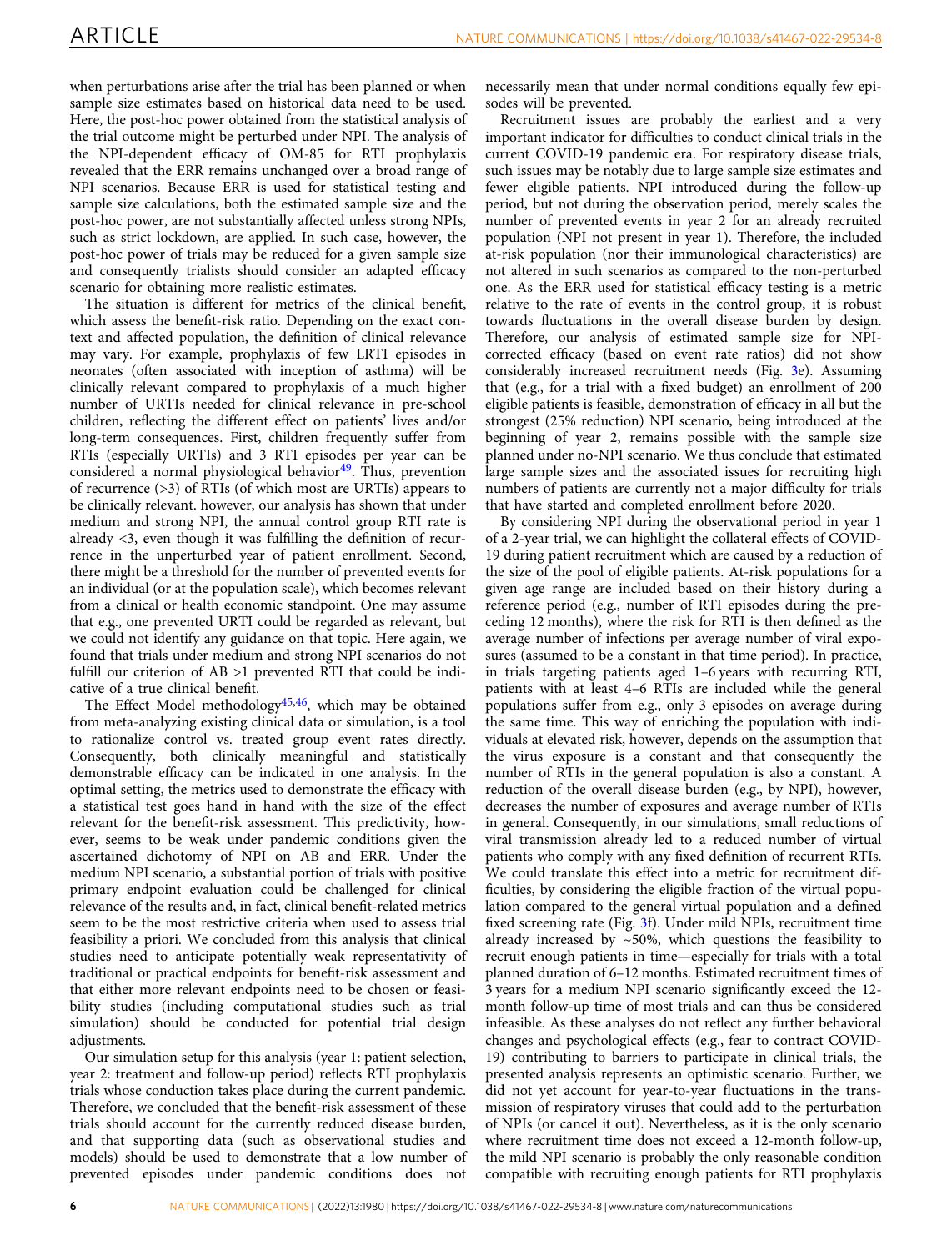| What level of NPI<br>is expected?                                                                                                                     | Impact on trial<br>feasibility                                                                                                          | Recommendation<br>for the trialist                                                                                                            | Specific risk mitigation measures                                                                                                                                                                                                                                                                                                                                                                                                                                                                                                                                                                                                                                                                                                                                                                                                                                                                                                                                                                                                                                                                                                                                                            |
|-------------------------------------------------------------------------------------------------------------------------------------------------------|-----------------------------------------------------------------------------------------------------------------------------------------|-----------------------------------------------------------------------------------------------------------------------------------------------|----------------------------------------------------------------------------------------------------------------------------------------------------------------------------------------------------------------------------------------------------------------------------------------------------------------------------------------------------------------------------------------------------------------------------------------------------------------------------------------------------------------------------------------------------------------------------------------------------------------------------------------------------------------------------------------------------------------------------------------------------------------------------------------------------------------------------------------------------------------------------------------------------------------------------------------------------------------------------------------------------------------------------------------------------------------------------------------------------------------------------------------------------------------------------------------------|
| Weak (leading to disease<br>burden change similar as<br>year-to-year fluctuations)                                                                    | Assessment of clinical<br>benefit is difficult with<br>low number of events                                                             | Reinforce and underline<br>clinical significance of the<br>demonstrated effect                                                                | • Select population/endpoints where a smaller (absolute) effect on RTI<br>prophylaxis is still clinically meaningful (characterized by small minimally<br>important difference). One example is to focus on prophylaxis of viral infection<br>induced wheezing or asthma exacerbations, see $70,71$ , rather than upper RTI<br>(mostly common cold) in the general population<br>• Comprehensive reporting of rates, relative, and absolute benefit<br>• Include secondary endpoints that add a diversified and multifaceted view to<br>the clinical significance for assessors of the trial results (e.g., symptom-free<br>days as RTI duration related endpoint)<br>• Seek regulator's feedback on the study protocol and statistical analysis plan<br>with respect to clinical benefit assessment                                                                                                                                                                                                                                                                                                                                                                                         |
| Medium (leading to<br>substantially lower disease<br>burden; magnitude of<br>change with respect to<br>average exceeds year-to-<br>year fluctuations) | Reduced post-hoc power<br>with fixed sample size and<br>less available patients that<br>suffer from fixed minimum<br>number of episodes | Mitigate loss of power<br>through sample size<br>adjustment, adaptive trial<br>design, and statistical<br>analysis tailored to rare<br>events | • Multi-center trials with access to a larger patient pool can facilitate<br>recruitment of larger sample sizes under difficult conditions<br>• Use Model Informed Drug Development (MIDD) to leverage the totality of<br>evidence for an optimal trial design and extrapolation <sup>72,73</sup><br>• Primary endpoint analysis based on event rate ratio (ERR) and accounting for<br>excess zeros, e.g., zero-inflated negative binomial regression (ZINB) in frame<br>of generalized linear models (GLM) <sup>74,75</sup><br>• Use trial monitoring and (Bayesian) adaptive trial design <sup>76</sup> especially sample<br>size reestimation (increasing the sample size based on interim data<br>analysis) <sup><math>\prime\prime</math></sup> , group sequential designs <sup>78</sup> (trials can be stopped early once<br>significant results are obtained, or the trial can be stopped for futility)<br>• Seek regulator's feedback on any modeling and simulation methods applied<br>(e.g., FDA's MIDD pilot program) $^{79}$ , for complex innovative trial design and<br>the statistical analysis (e.g., FDA's complex innovative trial design pilot<br>program <sup>80</sup> ) |
| $Strong = lockdown$<br>(leading to attenuation<br>of seasonal epidemic)                                                                               | High risk of insufficient<br>sample size and severe<br>recruitment issues                                                               | Change the development<br>plan                                                                                                                | • Change development timeline<br>• Conduct observational study to assess the effect of NPI, see e.g., ref. 81<br>• Prioritize retrospective analyses (see ref. $82$ for an example in case of OM-85).<br>• Perform exploratory modeling studies                                                                                                                                                                                                                                                                                                                                                                                                                                                                                                                                                                                                                                                                                                                                                                                                                                                                                                                                              |

Table 1 Summary of the effect of NPI on clinical development by NPI strength and recommendations for each scenario. For each recommendation, a (non-exhaustive) list of specific risk mitigation measures is suggested.

trials under real-world conditions. Considering that during the first UK lockdown, transmission reduction by 17.5% best reproduces the disease burden data, 5% reduction as in the mild NPI scenario is a plausible assumption for a long-term effect on viral transmission (e.g., masks, a threshold number of people in events, hand sanitizers in public places). To conclude, the selection of patients with RRTIs based on pre-pandemic historical data would only include a very small fraction of patients; thus, we suggest considering eligibility criteria tailored to the current incidence of RTIs at a given time to avoid misalignment of targeted and included population. But then, selecting the right at-risk population could become more challenging in turn.

Overall, we present here a mechanistic in silico clinical trial approach in RTI prophylaxis which can incorporate available disease burden data to output efficacy metrics relevant for assessing clinical benefits and estimating sample sizes in perturbed scenarios (or evaluating impact on the post-hoc power of a trial for a given sample size) as well as recruitment times (see summary in the first two columns of Table 1). Mechanistic description of the transmission of respiratory viruses can thereby translate lockdown and social distancing measures into a decreased rate of RTI events in patients, and into a shift of the risk-dependent efficacy for OM-85 treatment in clinical trial simulations. The selected approach has some limitations since feedback from the patient scale back to the population scale (e.g., how immunomodulation can reduce viral shedding and thus transmission) is more challenging to implement. Additionally, no data are available to calibrate OM-85's effect on viral shedding or efficacy under lockdown. We made the assumption that treatment effect and transmission are independent factors.

We highlighted that statistical significance of efficacy may be less predictive of the clinical benefit because there are fewer events to prevent (due to collateral impact of COVID-19 containment), and consequently benefit-risk assessment based on current RTIprophylaxis trials might be difficult to establish. Recruitment of patients can be impeded as long as intermittent lockdown or

perturbations of seasonal virus transmission persist - in particular when trialists rely on pre-pandemic historical data for trial design.

Several open questions remain: What are the additional adjustments required for trial design to account for the effect of the pandemic? How does the altered and shifted seasonality of respiratory viruses affect follow-up duration? Is there a potential benefit of using inclusion criteria adapted to pandemic times (such as incidence matching), and do those adaptations risk to confound efficacy? What happens if the forecast of the disease burden turns out to be wrong?

The limitations of traditional clinical trial design methodology and the proof of concept established in this modeling and simulation study advocate for an NPI strength-dependent risk mitigation strategy for which the use of mechanistic computational models could play a pivotal role. Among measures to improve clinical significance such as balancing sample size and power, adapting statistical methods or adjusting the development plan (see Table 1 for details on suggested measures), modeling can be used to support go/no-go decisions, optimize trial design, and additionally serve as digital evidence for a wide range of RTI prophylaxis-oriented treatments.

#### Methods

Modeling approach. The in silico clinical trials in this work are simulations performed with system models using ordinary differential equations (ODEs) embedded in a virtual population approach where parameters are described by statistical distributions rather than scalar values, in order to represent different sources of variability. Each virtual patient corresponds to a vector of parameter values drawn from the corresponding statistical distribution. Similar to a real clinical trial protocol, an in silico study protocol defines the use of the model, virtual population, simulation scenarios, and statistical analyses to answer a question of interest. It is to note that the model is rather complex thanks to its roots in systems biology and quantitative systems pharmacology. Despite the deviation from the principle of parsimony for this study, such type of models can be used for impactful (e.g., regulatory) decision making when properly validated<sup>50</sup>.

Multi-scale RTI disease and treatment model. The core element of the computational approach is the coupling of a within-host mechanistic disease model, representing the viral and immune dynamics, with a between-host disease burden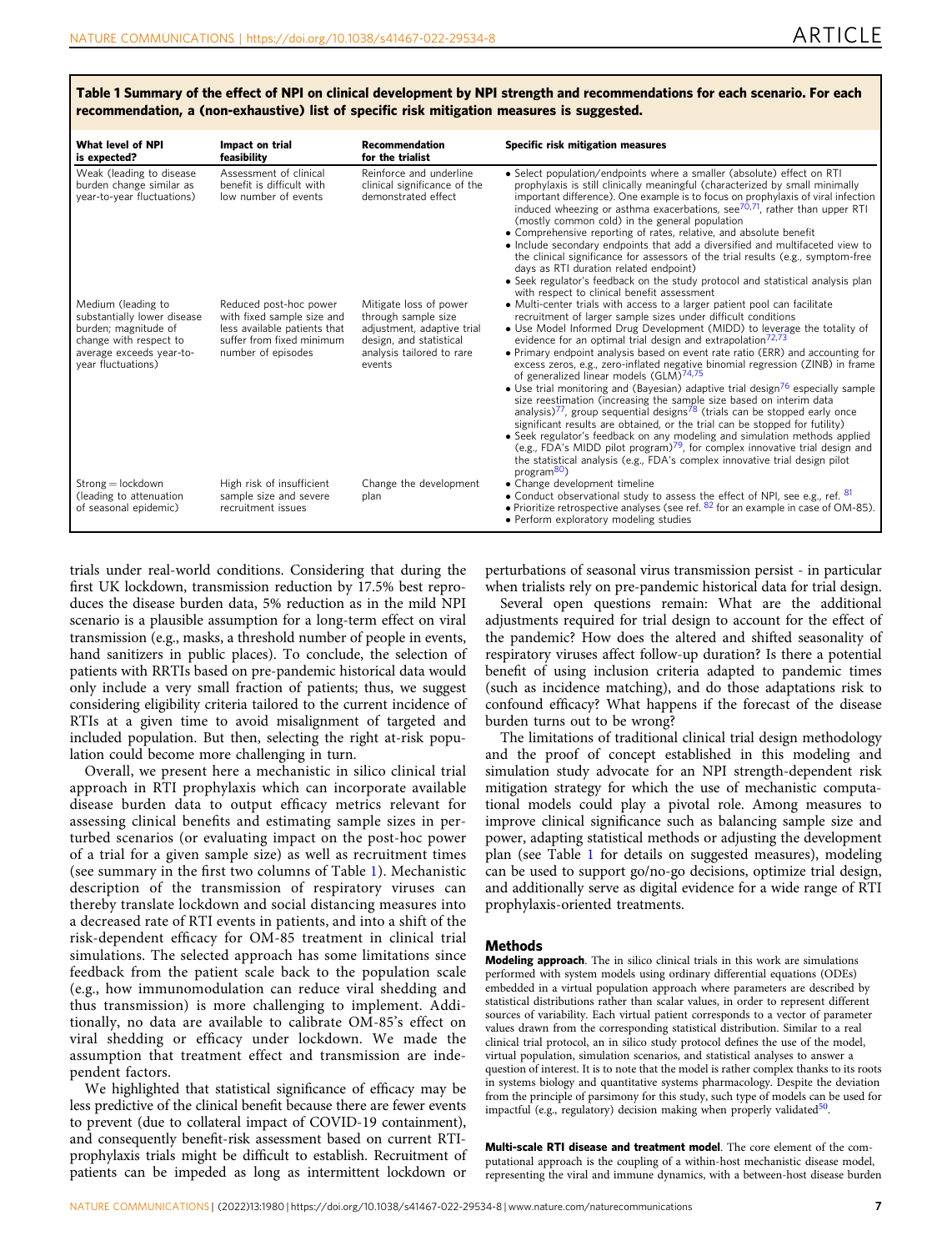<span id="page-7-0"></span>model, representing the viral dynamics at the population-scale with a Susceptible, Infectious, Recovered, Susceptible (SIRS) framework, to obtain a multi-scale RTI and immunomodulation model (Fig. [1](#page-1-0)). The immunological and the SIRS models are both ODEs-based deterministic models (equations and parameters provided in the Supplementary Methods).

Immunological within-host viral infection model. The immunological model, implementing lytic versus nonlytic immune mechanisms during viral infection, was designed based on Wodarz et al. <sup>[51](#page-8-0)</sup> to simulate the within-host dynamics in response to respiratory virus exposure (co-infections are not accounted) (bottom part of Fig. [1,](#page-1-0) model equations and parameters are described in Supplementary Methods, Supplementary Fig. 2, Supplementary Table 1). To translate individual occurrences of RTI events for a given patient over time into the distributions of RTI rates in the population, inter- and intra-individual variability need to be taken into account. For this, stochastic processes determine time points of viral exposure and current state of antiviral defenses. A patient-specific state of antiviral defenses (immuno-competence) is therefore distributed in the population and a layer of random fluctuations is added around each individual value. Both distributions were calibrated so that the RTI distribution in the virtual population represents a reference RTI prevalence distribution data set (obtained from a reference birth  $\text{cohort}^{49}$ ). Describing age as a covariate for this distribution required inclusion of a maturation term into the immune effector functions to reproduce the higher risk for RTI in young children due the still-developing immune system (Supplementary Methods, Supplementary Fig. 3).

Between-host viral infection and disease burden model. RTI disease burden was simulated using a SIRS model (model equations and parameters are described in Supplementary Methods: Between-host SIRS model) inspired by general literature on such models<sup>52</sup>. This SIRS model accounts for the seasonality of infection in an averaged manner in a given population; it is based on time-dependent transmission rates of selected viruses reproducing the seasonality of upper and lower RTIs attributed to respiratory syncytial virus (RSV), rhinovirus (RV), and influenza viruses (IV) (Supplementary Fig. 4, Supplementary Table 2). We first ran the epidemiological model alone with NPI-adjusted transmission rate (reduction of mean transmission rates  $b_0$  by 0%, 5%, 15%, 25%) and compared it with data digitized from the communicable and respiratory disease reports from 2019 to 2020 published in the UK by the Royal College of General Practitioners (RCGP)<sup>[41](#page-8-0)</sup>. The outcome of the SIRS model was then used to provide the data for the timedependent instantaneous prevalence of RTI for the rest of the model.

Treatment model. To describe the immuno-modulating effect of OM-85 in RTI prophylaxis, a physiologically based pharmacokinetics and pharmacodynamics (PBPK/PD) model is linked to the immunological model through ingress in the respiratory tract of reprogrammed type-1 innate memory like cells<sup>[53](#page-8-0)</sup>, regulatory T-cells<sup>[54](#page-8-0)–[56](#page-8-0)</sup>, and polyclonal IgA producing plasma cells<sup>57,58</sup> originating from the intestinal Peyer's patches (Supplementary Fig. 5) according to the current understanding of OM-85's mechanism of action. Implementation of administration, distribution, metabolism, and excretion follows common published approaches (Supplementary Methods: PBPK/PD model of OM-85 effect, model equations are provided as Supplementary File). In the absence of OM-85 PK data, the unknown PBPK drug-specific parameters were calibrated using rodent PK data of a similar product  $(\tilde{OM}-89)^{59,60}$  $(\tilde{OM}-89)^{59,60}$  $(\tilde{OM}-89)^{59,60}$  $(\tilde{OM}-89)^{59,60}$  $(\tilde{OM}-89)^{59,60}$  and were allometrically scaled to human physiology (Supplementary Fig. 6, Supplementary Table 3). Unknown PD-relevant parameters were calibrated and checked using two sets of human PD response data under different treatment regimens (Supplementary Figs. 7–8, Supplementary Table 4). Calibration of remaining parameters that quantify the size of the efficacy of OM-85 was performed based on the meta-analysis of Yin et al.<sup>38</sup> (Supplementary Methods: Calibration of OM-85 clinical efficacy, Supplementary Figs. 10–11).

In silico clinical trial simulations. We simulated placebo-controlled parallel twoarm trials of RTI prevention with OM-85 in pediatric subjects with 24-month duration (observational period of 1 year followed by a follow-up period of 1 year composed of 3 consecutive months of treatment followed by 9 without any treatment). A virtual population of 104,000 virtual patients was generated. The entire virtual population was screened during the observational period in the first year of the trial. After the first year, eligibility criteria were evaluated and randomization was performed. In line with the range of annual RTI episodes typically defining RRTIs (3–6), children that experienced at least 5 RTIs were included into the follow-up period. Included virtual subjects were randomly allocated with equal weight to the interventional and control arms. During the first 3 months of the follow-up period, OM-85 was administered every day during the first 10 consecutive days of each month, in line with the currently approved dosing regimen of OM-85 in the prevention of RTIs. The primary outcome was the number of RTIs during 1 year follow-up, which was assessed at the end of the trial. 600 in silico clinical trials were simulated for each of the 4 different NPI scenarios (reduction of the transmission rate by 0, 5%, 15%, 25%) by randomly sampling 50 subjects per<br>the transmission rate by 0, 5%, 15%, 25%) by randomly sampling 50 subjects per arm from the screened virtual population (studies meta analyzed by Yin et al.<sup>3</sup> have enrolled in average 45.4 patients per arm).

**Efficacy analysis**. The Effect Model approach<sup>[45,61](#page-8-0)</sup> is a tool, which relates the rates (or risks) of events without treatment (Rc) and with (Rt), as supported by empirical evidence, simulations, and theoretical considerations<sup>[62](#page-9-0)–65</sup>. While simulations can be conducted for the same patient in different arms in in silico trials and yield paired observations, the Effect Model can also be reconciled with meta-analyses[62,66](#page-9-0). Here we have used a similar approach that compares RTI rates in a series of individual in silico clinical trials, thus not reporting individual, but risk-stratified group metrics. As efficacy metrics, we consider absolute benefit (AB) and the event rate ratio (ERR). Average ERR and AB were assessed at 1 year follow-up. AB determined from a single in silico trial is the arithmetic difference between mean RTI rate in the control group (Rc) and in the treatment group (Rt). ERR refers to the ratio Rt/Rc. Distribution of the ERR and AB per scenario contain pooled results for different mechanistic conditions and is visualized as the maximum interquartile range (defined as the difference between maximum 75th percentile and minimum 25th percentile across mechanistic conditions). AB and ERR were analyzed with a paired t-test/ANOVA with  $\alpha$ level set at 0.05.

Sample size and recruitment estimation. Sample size calculations for primary endpoint analyses of RTI prophylaxis trials require an adapted statistical method for overdispersed count data. We performed generalized linear regression analysis with negative binomial distributions (mean and dispersion parameter, glm function of the R package MASS 7.3-55) for the subsequent use of these parameters in the sample size calculation method proposed by Zhu et al. <sup>67</sup>. Calculations employed the power.nb.test function of the MKmisc package (1.8) given the ratio of rates in both trial arms, average dispersion parameter between both arms (thus varied per NPI scenario; note that fixed dispersion parameter gives similar results, Supplementary Fig. 15), an  $\alpha$  of 0.025 and correction for average study duration (e.g., due to dropout  $\kappa = 0.75$ ). Based on sample size calculations and the fraction of the entire virtual population eligible for inclusion, time to recruitment was calculated, assuming that in a typical study in respiratory diseases, a screening rate of 1000 patients per year can be achieved per center.

Reporting summary. Further information on research design is available in the Nature Research Reporting Summary linked to this article.

#### Data availability

The data (simulation outputs, in silico clinical trials and analyses) generated in this study and needed to reproduce the results presented in the figures are provided as commaseparated-value files (csv) compressed into one file (zip) as Supplementary File. 5-year average and the 2019–2020 upper and lower RTI (URTI and LRTI) incidence from the communicable and respiratory disease report 2019–2020 published in the UK by the Royal College of General Practitioners (RCGP) can be accessed at the following address: [https://www.rcgp.org.uk/-/media/Files/CIRC/WeeklyReport\\_Summer\\_wk31\\_2020.ashx.](https://www.rcgp.org.uk/-/media/Files/CIRC/WeeklyReport_Summer_wk31_2020.ashx) All other datasets used (viral load evolution after experimental viral challenge<sup>[68](#page-9-0)</sup>, PK/PD data<sup>[58](#page-8-0)–[60](#page-8-0),69</sup>, age-dependent RTI distribution<sup>[49](#page-8-0)</sup>, meta-analyzed clinical efficacy<sup>[38](#page-8-0)</sup>) were obtained from published reports whose references are cited. Source data are provided with this paper.

#### Code availability

The model source is provided in the Supplementary File as an SBML file (Level 3 Version 2) along with a Python (3.7) script to run the model for a reference patient in a reference scenario using libroadrunner (<http://libroadrunner.org/>) a C/C++ library that supports simulation of SBML based models (version 2.2.0), reference model outputs for all variables (.csv, .pdf), summary model implementation table (.xls) as well as mapping between the source and the human-readable description (pdf, xls). For the analysis, the code (Python 3.9.7, Numpy 1.19.5, Scipy 1.8.0, rpy2 3.4.5, pandas 1.4.1, Matplotlib 3.5.1, JupyterLab 3.2.9, R 4.0.4, MKmisc 1.8, MASS 7.3-55) used to produce the figures is provided along with the necessary data as Supplementary File.

Received: 29 October 2021; Accepted: 21 March 2022;

#### **References**

- 1. Tušl, M., Brauchli, R., Kerksieck, P. & Bauer, G. F. Impact of the COVID-19 crisis on work and private life, mental well-being and self-rated health in german and swiss employees: a cross-sectional online survey. BMC Public Health <https://doi.org/10.1186/s12889-021-10788-8> (2021).
- 2. Ayati, N., Saiyarsarai, P. & Nikfar, S. Short and long term impacts of COVID-19 on the pharmaceutical sector. DARU J. Pharm. Sci. 28, 799–805 (2020).
- Taylor, P. C. et al. Neutralizing monoclonal antibodies for treatment of COVID-19. Nat. Rev. Immunol. 21, 382–393 (2021).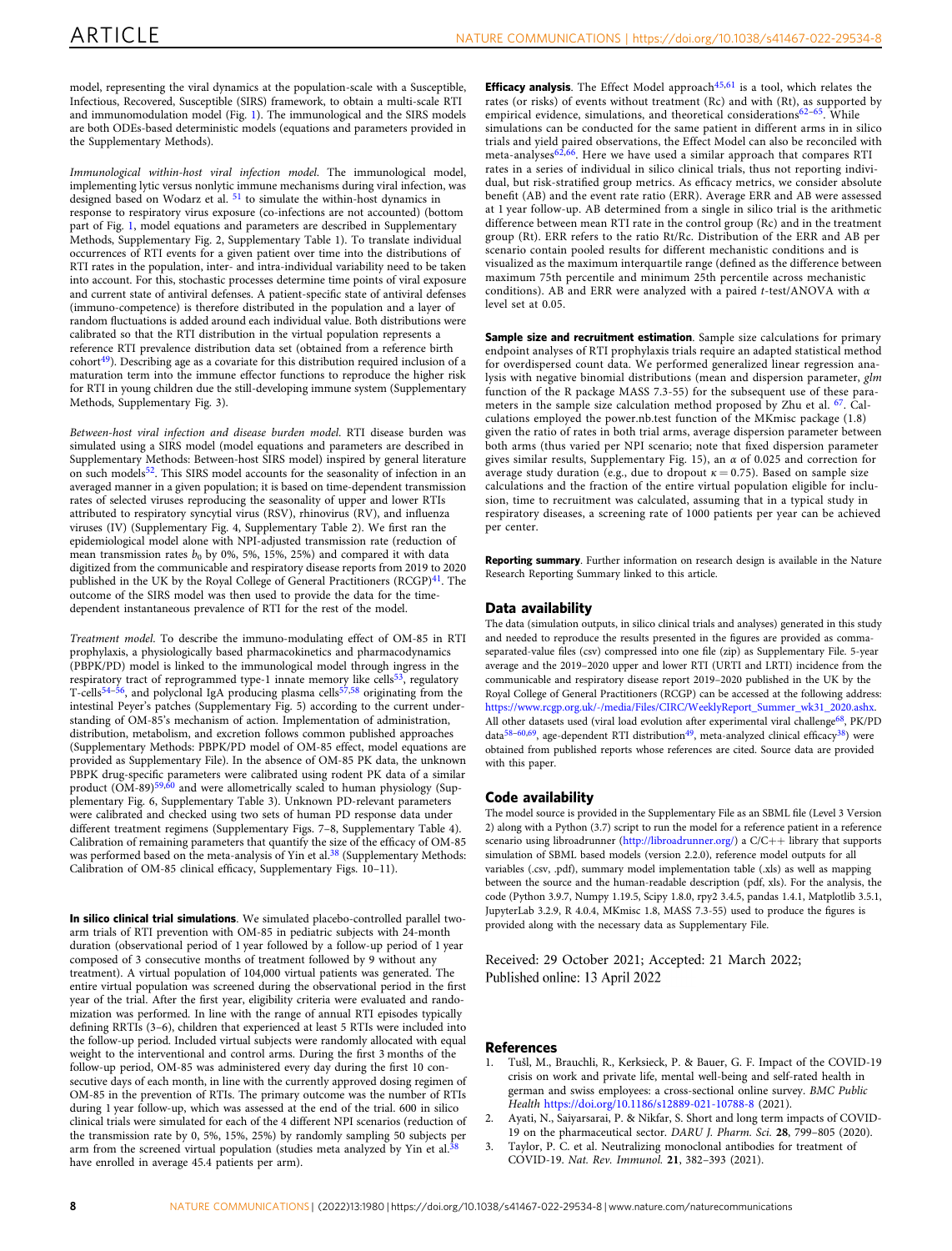- <span id="page-8-0"></span>4. Kyriakidis, N. C., López-Cortés, A., González, E. V., Grimaldos, A. B. & Prado, E. O. SARS-CoV-2 vaccines strategies: a comprehensive review of phase 3 candidates. npj Vaccines <https://doi.org/10.1038/s41541-021-00292-w> (2021).
- 5. Heimfarth, L., Serafini, M. R., Martins-Filho, P. R., de Souza Siqueira Quintans, J. & Quintans-Júnior, L. J. Drug repurposing and cytokine management in response to COVID-19: A review. Int. Immunopharmacol. 88, 106947 (2020).
- 6. Gysi, D. M. et al. Network medicine framework for identifying drugrepurposing opportunities for COVID-19. Proc. Natl Acad. Sci. USA 118, e2025581118 (2021).
- 7. Sathian, B. et al. Impact of COVID-19 on clinical trials and clinical research: a systematic review. Nepal J. Epidemiol. 10, 878–887 (2020).
- 8. Unger, J. M. & Xiao, H. The COVID-19 pandemic and new clinical trial activations. Trials <https://doi.org/10.1186/s13063-021-05219-3> (2021).
- Upadhaya, S., Yu, J. X., Hodge, J. & Campbell, J. COVID-19 impact on oncology clinical trials: a 1-year analysis. Nat. Rev. Drug Discov. 20, 415–415 (2021).
- 10. Upadhaya, S. et al. Impact of COVID-19 on oncology clinical trials. Nat. Rev. Drug Discov. 19, 376–377 (2020).
- 11. Ledford, H. The COVID pandemic's lingering impact on clinical trials. Nature <https://doi.org/10.1038/d41586-021-01569-9> (2021).
- 12. Kissler, S. M., Tedijanto, C., Goldstein, E., Grad, Y. H. & Lipsitch, M. Projecting the transmission dynamics of SARS-CoV-2 through the postpandemic period. Science 368, 860–868 (2020).
- 13. Ruopp, M., Chiswell, K., Thaden, J. T., Merchant, K. & Tsalik, E. L. Respiratory tract infection clinical trials from 2007 to 2012. a systematic review of ClinicalTrials.gov. Ann. Am. Thorac. Soc. 12, 1852–1863 (2015).
- 14. Bodini, R. et al. Epidemiology of clinical trials of medicines in respiratory diseases in europe and italy. Respir. Med. 125, 8–11 (2017).
- 15. Alqahtani, J. S. et al. Reduction in copd exacerbations during covid-19: a systematic review and meta-analysis. medRxiv [https://doi.org/10.1101/](https://doi.org/10.1101/2021.05.17.21257335) [2021.05.17.21257335](https://doi.org/10.1101/2021.05.17.21257335) (2021).
- 16. Dilworth, T. J. & Brummitt, C. F. Reduction in ambulatory visits for acute, uncomplicated bronchitis: an unintended but welcome result of the coronavirus disease 2019 (COVID-19) pandemic. Infect. Control Hosp. Epidemiol. <https://doi.org/10.1017/ice.2020.1233> (2020).
- 17. Jones, N. How COVID-19 is changing the cold and flu season. Nature 588, 388–390 (2020).
- 18. Varela, F. H. et al. Absence of detection of RSV and influenza during the COVID-19 pandemic in a brazilian cohort: likely role of lower transmission in the community. J. Glob. Health <https://doi.org/10.7189/jogh.11.05007> (2021).
- 19. Brusselen, D. V. et al. Bronchiolitis in COVID-19 times: a nearly absent disease? Eur. J. Pediatrics 180, 1969–1973 (2021).
- 20. Iacobucci, G. Covid lockdown: England sees fewer cases of colds, flu, and bronchitis. BMJ <https://doi.org/10.1136/bmj.m3182> (2020).
- 21. Tanislav, C. & Kostev, K. Fewer non-COVID-19 respiratory tract infections and gastrointestinal infections during the COVID-19 pandemic. J. Med. Virol. 94, 298–302 (2022).
- 22. Wang, J. et al. Time distributions of common respiratory pathogens under the spread of SARS-CoV-2 among children in Xiamen, China. Front. Pediatr. 9, 584874 (2021).
- 23. Olsen, S. J. et al. Changes in influenza and other respiratory virus activity during the COVID-19 pandemic—United States, 2020–2021. MMWR Morb. Mortal. Wkly Rep. 70, 1013–1019 (2021).
- 24. Friedrich, F. et al. Early impact of social distancing in response to coronavirus disease 2019 on hospitalizations for acute bronchiolitis in infants in brazil. Clin. Infect. Dis. 72, 2071–2075 (2020).
- 25. Alsallakh, M. A. et al. Impact of COVID-19 lockdown on the incidence and mortality of acute exacerbations of chronic obstructive pulmonary disease: national interrupted time series analyses for scotland and wales. BMC Med. <https://doi.org/10.1186/s12916-021-02000-w> (2021).
- 26. Faria, N., Costa, M. I., Gomes, J. & Sucena, M. Reduction of severe exacerbations of COPD during COVID-19 pandemic in portugal: a protective role of face masks? COPD: J. Chronic Obstr. Pulm. Dis. 18, 226–230 (2021).
- 27. Salciccioli, J. D. et al. Effect of COVID-19 on asthma exacerbation. J. Allergy Clin. Immunology: Pract. 9, 2896–2899.e1 (2021).
- 28. Agha, R. & Avner, J. R. Delayed seasonal rsv surge observed during the covid-19 pandemic. Pediatrics 148, e2021052089 (2021).
- 29. Hussain, F., Kotecha, S. & Edwards, M. O. Rsv bronchiolitis season 2021 has arrived, so be prepared! Arch. Dis. Child. 106, e51 (2021).
- 30. Holford, N. H. G., Kimko, H. C., Monteleone, J. P. R. & Peck, C. C. Simulation of clinical trials. Annu. Rev. Pharmacol. Toxicol. 40, 209–234 (2000).
- 31. Pappalardo, F., Russo, G., Tshinanu, F. M. & Viceconti, M. In silico clinical trials: concepts and early adoptions. Brief. Bioinforma. 20, 1699–1708 (2018).
- 32. Bajard, A. et al. An in silico approach helped to identify the best experimental design, population, and outcome for future randomized clinical trials. J. Clin. Epidemiol. 69, 125–136 (2016).
- 33. Wang, Y. et al. Model-informed drug development: current US regulatory practice and future considerations. Clin. Pharmacol. Therapeutics 105, 899–911 (2019).
- 34. Li, L. et al. Model informed drug development and regulation in china: challenges and opportunities. CPT: Pharmacomet. Syst. Pharmacol. 8, 59 (2019).
- 35. Adam, D. Special report: the simulations driving the world's response to COVID-19. Nature 580, 316–318 (2020).
- 36. Dodds, M. G., Krishna, R., Goncalves, A. & Rayner, C. R. Model-informed drug repurposing: Viral kinetic modelling to prioritize rational drug combinations for COVID-19. Br. J. Clin. Pharmacol. 87, 3439–3450 (2020).
- 37. Karr, J. et al. Model integration in computational biology: the role of reproducibility, credibility and utility. Front. Syst. Biol. [https://doi.org/](https://doi.org/10.3389/fsysb.2022.822606) [10.3389/fsysb.2022.822606](https://doi.org/10.3389/fsysb.2022.822606) (2022).
- 38. Yin, J., Xu, B., Zeng, X. & Shen, K. Broncho-vaxom in pediatric recurrent respiratory tract infections: a systematic review and meta-analysis. Int. Immunopharmacol. 54, 198–209 (2018).
- 39. Committee for Medicinal Products for Human Use (CHMP). Bacterial Lysates-Containing Medicinal Products for Respiratory Conditions (European medicines Agency, 2019).
- 40. Schaad, U. B. Prevention of paediatric respiratory tract infections: emphasis on the role of OM-85. Eur. Respir. Rev. 14, 74–77 (2005).
- 41. Royal College of General Practitioners (RCGP) Research & Surveillance Centre. RSC Communicable and Respiratory Disease Report for England— Week 31. (University of Oxford, University of Surrey, 2020).
- 42. IFG. Timeline of UK Coronavirus Lockdowns, March 2020 to March 2021. [https://www.instituteforgovernment.org.uk/sites/default/](https://www.instituteforgovernment.org.uk/sites/default/files/timeline-lockdown-web.pdf)files/timeline[lockdown-web.pdf](https://www.instituteforgovernment.org.uk/sites/default/files/timeline-lockdown-web.pdf) (2021).
- 43. Tripepi, G., Jager, K., Dekker, F., Wanner, C. & Zoccali, C. Measures of effect: relative risks, odds ratios, risk difference, and 'number needed to treat'. Kidney Int. 72, 789–791 (2007).
- 44. Boissel, J.-P., Cogny, F., Marko, N. & Boissel, F.-H. From clinical trial efficacy to real-life effectiveness: why conventional metrics do not work. Drugs - Real. World Outcomes 6, 125–132 (2019).
- 45. Boissel, J.-P. et al. Towards personalized medicine: exploring the consequences of the effect model-based approach. Personalized Med. 8, 581–586 (2011).
- 46. Boissel, J.-P., Auffray, C., Noble, D., Hood, L. & Boissel, F.-H. Bridging systems medicine and patient needs. CPT: Pharmacomet. Syst. Pharmacol. 4, 135–145 (2015).
- 47. Young, L. J., Campbell, N. L. & Capuano, G. A. Analysis of overdispersed count data from single-factor experiments: a comparative study. J. Agric., Biol., Environ. Stat. 4, 258 (1999).
- 48. Aban, I. B., Cutter, G. R. & Mavinga, N. Inferences and power analysis concerning two negative binomial distributions with an application to MRI lesion counts data. Computational Stat. Data Anal. 53, 820–833 (2009).
- 49. Carlsson, C. J. et al. Duration of wheezy episodes in early childhood is independent of the microbial trigger. J. Allergy Clin. Immunol. 136, 1208–1214.e5 (2015).
- 50. Musuamba, F. T. et al. Scientific and regulatory evaluation of mechanistic in silico drug and disease models in drug development: Building model credibility. CPT: Pharmacomet. Syst. Pharmacol. 10, 804–825 (2021).
- 51. Wodarz, D. The importance of lytic and nonlytic immune responses in viral infections. Trends Immunol. 23, 194–200 (2002).
- 52. Kermack, W. O. & McKendrick, A. G. A contribution to the mathematical theory of epidemics. Proc. R. Soc. Lond. Ser. A, Containing Pap. A Math. Phys. Character 115, 700–721 (1927).
- 53. Wang, X., Peng, H. & Tian, Z. Innate lymphoid cell memory. Cell. Mol. Immunol. 16, 423–429 (2019).
- 54. Navarro, S. et al. The oral administration of bacterial extracts prevents asthma via the recruitment of regulatory t cells to the airways. Mucosal Immunol. 4, 53–65 (2010).
- 55. Strickland, D. H. et al. Boosting airway t-regulatory cells by gastrointestinal stimulation as a strategy for asthma control. Mucosal Immunol. 4, 43–52 (2010).
- 56. Fu, R. et al. Broncho-vaxom attenuates allergic airway inflammation by restoring GSK3β-related t regulatory cell insufficiency. PLoS One 9, e92912 (2014).
- 57. Emmerich, B., Pachmann, K., Milatovic, D. & Emslander, H. Influence of OM-85 BV on different humoral and cellular immune defense mechanisms of the respiratory tract. Respiration 59, 19–23 (2009).
- 58. Lusuardi, M. et al. Local airways immune modifications induced by oral bacterial extracts in chronic bronchitis. Chest 103, 1783–1791 (1993).
- 59. van Dijk, A., Bauer, J., Sedelmeier, E. A. & Bessler, W. G. Absorption, kinetics, antibody-bound and free serum determination of a 14C-labeled Escherichia coli extract after single oral administration in rats. Arzneimittelforschung 47, 329–334 (1997).
- 60. Burckhart, M. F., Mimouni, J. & Fontanges, R. Absorption kinetics of a 14clabelled escherichia coli extract after oral administration in mice. Arzneim.- Forsch. 47, 325–328 (1997).
- 61. Boissel, J.-P., Kahoul, R., Marin, D. & Boissel, F.-H. Effect model law: an approach for the implementation of personalized medicine. JPM 3, 177–190 (2013).